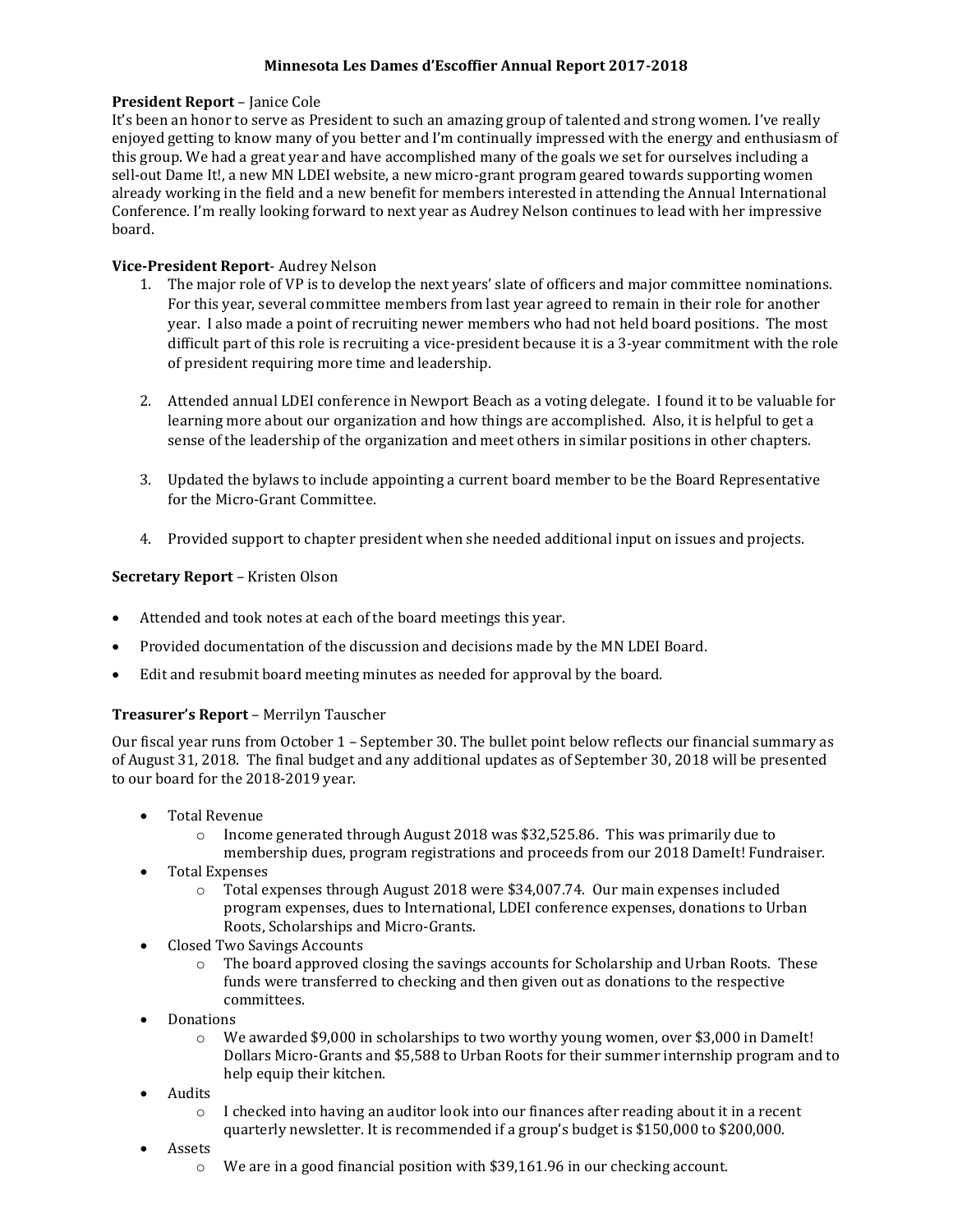#### **Advisor Report** – Ingrid Gangestad

It was a great pleasure to serve as the chapter advisor under the presidency of Janice Cole. My activities included meeting with Janice before the September 2017 Annual Meeting to turn over the business of the chapter and to update her on any pending international or chapter issues. Throughout the year, Janice reached out to talk over various issues or ideas for the chapter. The chapter was in great hands with Janice as president and she is commended for moving the chapter forward in creating a wonderful website, for increasing membership and for ensuring that the business of the chapter ran smoothly and efficiently.

### **Fundraising Report** – Ingrid Gangestad

The Minnesota LDEI Board, committee members, attendees and vendors claim Dame It! 2018 a wild success. With record-breaking, sold-out attendance and profits more than double from 2017, members gave of their time, talent, pocket-books and network to make this the biggest event in recent chapter history.

Here are a few of the statistics the chapter can celebrate:

- More than 200 tickets sold, up from 103 in 2017.
- Introducing the Cake Walk, Spin-the-Wheel and Wine Pull added over \$2000 to the bottom line and brought energy to the event.
- Nine new and 11 returning vendors in food and beverage participated.
- Over \$7000 in Silent Auction Sales, up from \$5300 in 2017.
- 88% member participation.
- Net income more than \$20,000, up from just under \$10,000 in 2017

Overheard throughout the event were comments on the food, the signage, the venue and the fun. Chefs said this is an event they plan to come back to. Member volunteers talked about improvements and enhancements for 2019.

#### **Membership Report** – Cindy Jurgensen

The following four women were nominated and accepted our invitation to join:

| Alyza Bohbot  | Rose Daniels |
|---------------|--------------|
| Annette Maggi | Patsy Noble  |

Our recent tradition is to give each new member a flower arrangement and a Les Dames cap. We introduce them at the first meeting they attend and via their completed questionnaire in the newsletter. We have officially welcomed two of our new members to the group but still need to recognize Alyza. She hasn't had a chance to make it to her first meeting. We need to introduce Patsy in the newsletter and get Annette a welcome gift and hat. We haven't yet, but hope to soon, meet Amanda Archibald who transferred from the CO group last year.

With the board's input on questions I conducted a phone interview with 46 of the 50 members. A summary was given to the board and shared with members via email September 2018. It was a wonderful way to touch base with members. Through occasional phone calls and social media I also kept up with members throughout the year.

I revamped, with input from key board members, the content of the welcome/invitation packet and revised the Membership Fact Sheet, Potential New Member Form and Invitation Letter. I wrote a Nominate a New Member Instructions sheet and worked with Admin Deb to update the contact forms so that the annoying moving lines were done away with. The updated forms were emailed to members February 2018 with a note to 'share our passion for Les Dames'!

Admin Deb received several inquiries via the new website about Les Dames and about membership. I followed-up with each woman but so far none of the inquiries have led to a nomination. I think the option to inquire is good and will lead to new members as time goes on.

My hope for next year is to do a better job of mentoring our newest members so that they feel welcome and included. I'd also like to concentrate on retention, though so far only one member hasn't renew this year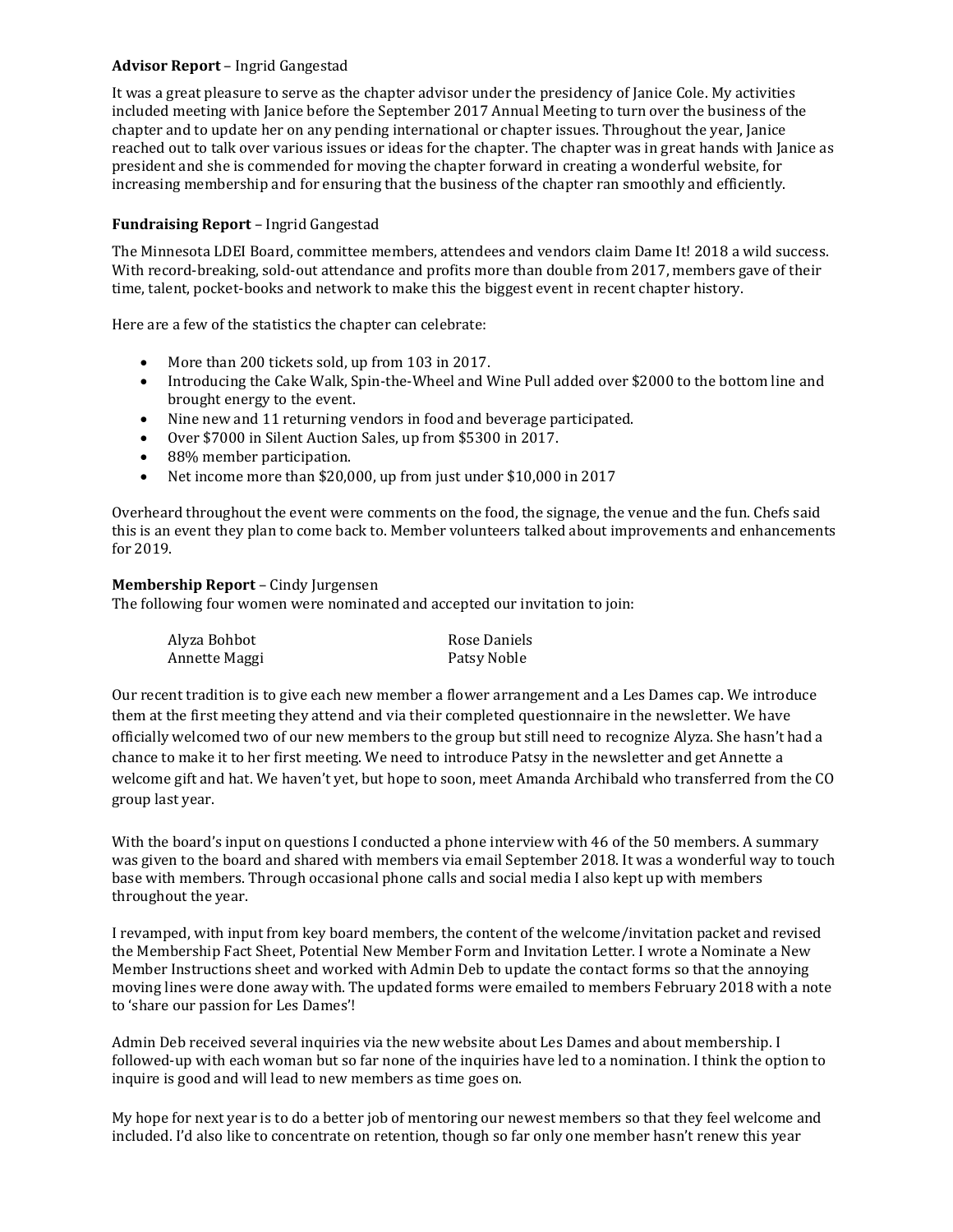compared with eight who didn't renew last year. I'd also like to write a few very short six-degree-ofseparation blurbs for the newsletter from that question in the phone survey.

Emily Paul and I will Co-Chair Membership next year; I look forward to working with her and am excited to hear her ideas on increasing and diversifying our membership.

One retired Dame has elected not to renew her membership (we will miss Beth Quinn) during this renewal period though that number could increase as several have not yet renewed.

Membership during the 2017-18 settled at 50 as of September 7, 2018.

### **Program Report** – Nikki Erpelding and Betsy Nelson

Organized and planned a variety of meetings for the group throughout the year with an emphasis on supporting women chefs, education and fun. In October we toured and had dinner at Open Arms while learning about their amazing mission; we had a private tour of Chankaska Winery, met at The Lynhall for a December social where we met one of our scholarship recipients Emily Pollack. In January we learned about dyes and made scarves, February brought an after-hours meeting at the Salty Tart with owner Michelle Gayer. In March we met at Red Dog Studios for a tour and talk about food styling and current photography practices followed by dinner at Bonicelli Kitchen. April was the fundraiser and in May we met at Finnegan's a womanowned brewery. June was the Dinner en Blanc and July a pizza party with Urban Roots. August found us at another woman-owned eatery and fun space, Betty Danger's Country Club. We capped off our year with the Annual Meeting in September at Joan Semmer's.

### **Service Report** – Joan Donatelle and Diane Jackson

There are many ways we supported Urban Roots this year:

- We contributed to thire Fundraising Gala through the Wine Wall, wine donations, and attendance
- The following members donated their time for Chef Classes: Robin Asbel B.J. Carpenter Betsy Nelson Diane Jackson Audrey Nelson Susan Moores
- July Garden Tour and Pizza
- We purchased kitchen wares and equipment for the Cook Fresh program: Freezer-Whirlpool Upright Water Bottles Water Cooler 2 Immersion Blenders Cambro storage containers Measuring Cups dry Measuring Cups- liquid Measuring spoons Bar mops and Dish Towels Bowls Instant Read thermometers Serrated bread knife Other assorted knives
	- Shelf liners for cutting boards
	- Spiralizer
	- Gardening Gloves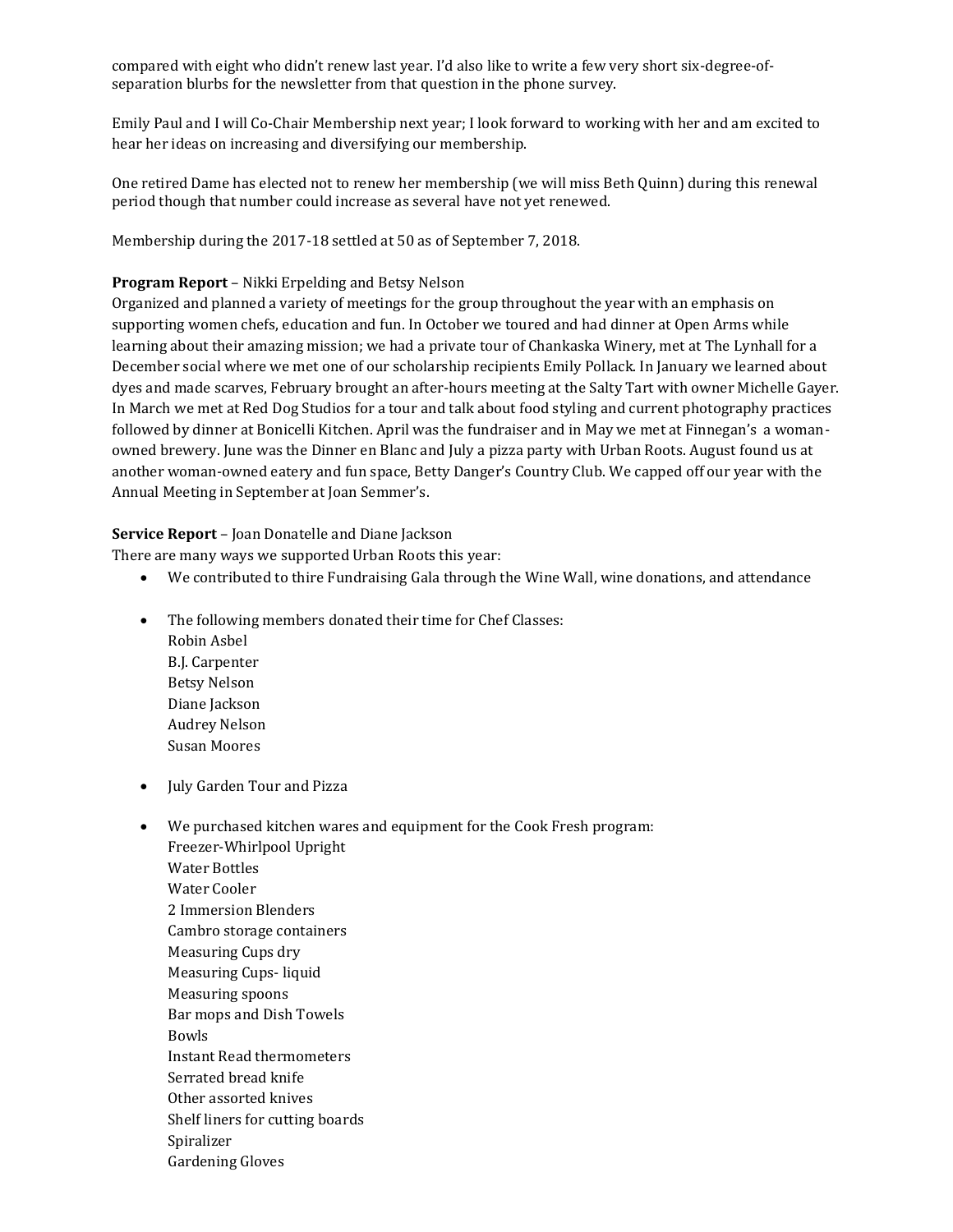- We also supported donated money to support additional interms for their programs.
- We spread the word via the Newsletter and Facebook

#### **Newsletter** (by Janice Cole for Kim Ode who is out of town)

Kim published 10 newsletters this year keeping the group informed about new members, events, upcoming meetings and more. Kim closely coordinated with Deb Zwiefelhofer to get the newsletters posted and out to the group in a timely manner.

**Scholarship Report** – Susan Peters and Joan Semmer 2018 LDEI Minnesota Scholar Awards

The Minnesota chapter of Les Dames d'Escoffier is proud to announce its 2018 Scholars. Thanks to the financial success of the spring Dame It! fundraiser and donations to our chapters, we are awarding \$4,500 scholarships this year to two outstanding women: Emily Pollock and Nicole SanFilippo.

#### *Emily Pollock*

Emily was one of our 2017 LDEI Scholars. Her continued academic merit, leadership and community involvement garnered her another scholarship for 2018. Emily is attending St. Paul College with a GPA of 3.5. She graduates from the culinary arts program in December 2018 and will continue on for her bachelor's degree. She works at Oakridge Hotel and Conference Center in Chaska.

The Minneapolis chapter of the American Culinary Federation has awarded her scholarships in 2017 and 2018 and named her the ACF MPLS Student Chef of the Year and the recipient of the ACF MPLS Chairmen of the Board Award in 2018. She has volunteered at the LDEI Dame It! In 2017 and 2018, as well as at the Women Who Really Cook National conference 2018, Saint Paul Farmer's Market Competition 2017 and Perspectives (Kids Cafe).

Emily's goal is to teach people around her how to cook. She wants to work with middle school and high school students in underprivileged areas of the Twin Cities and manage/run an operation similar to Kids Café in Minneapolis.

Emily says, *"I try to meet as many influential people as possible. One influential person I've met recently was Diane Yang from Bellecour and Spoon and Stable. I got to meet her during the Women Chefs and Restaurateurs National Conference weekend… trying her desserts led me to be inspired and I sent in my resume to her, she called me back! I have a stage with her on Monday June 4th… I don't know if I would have ever met her without first having met the Twin Cities Dames, and have them push me to reach for my goals."*

The LDEI MN Scholarship Committee admires Emily's passion and resourcefulness. She also impresses us by going out of her comfort zone to seek excellence.

#### *Nicole SanFilippo*

Nicole is also attending St Paul College with a GPA of 3.7 (Dean's List). When she graduates from the culinary program at St Paul College in December, she plans to attend Metropolitan State University to earn her bachelor's degree. She works at Chef Shack and has a solid 15 year's past experience as cook and farm hand.

Nicole has volunteered at Roots for the Home Team, Les Dames Dame It! 2018, the Women Who Really Cook Conference and Charlie Awards.

Nicole says, "*My vision is to open a cafe/bread bakery that also has a community garden that teaches people how to grow food and also an education piece where I have a classroom in the restaurant that teaches people of all ages how to cook. I envision starting a non-profit that educates women and marginalized groups on how to start their own business and using community to support each other in doing that*."

The LDEI Scholarship Committee notes that Nicole immerses herself into multiple aspects of the food world: farming, cooking, teaching and entrepreneurship.